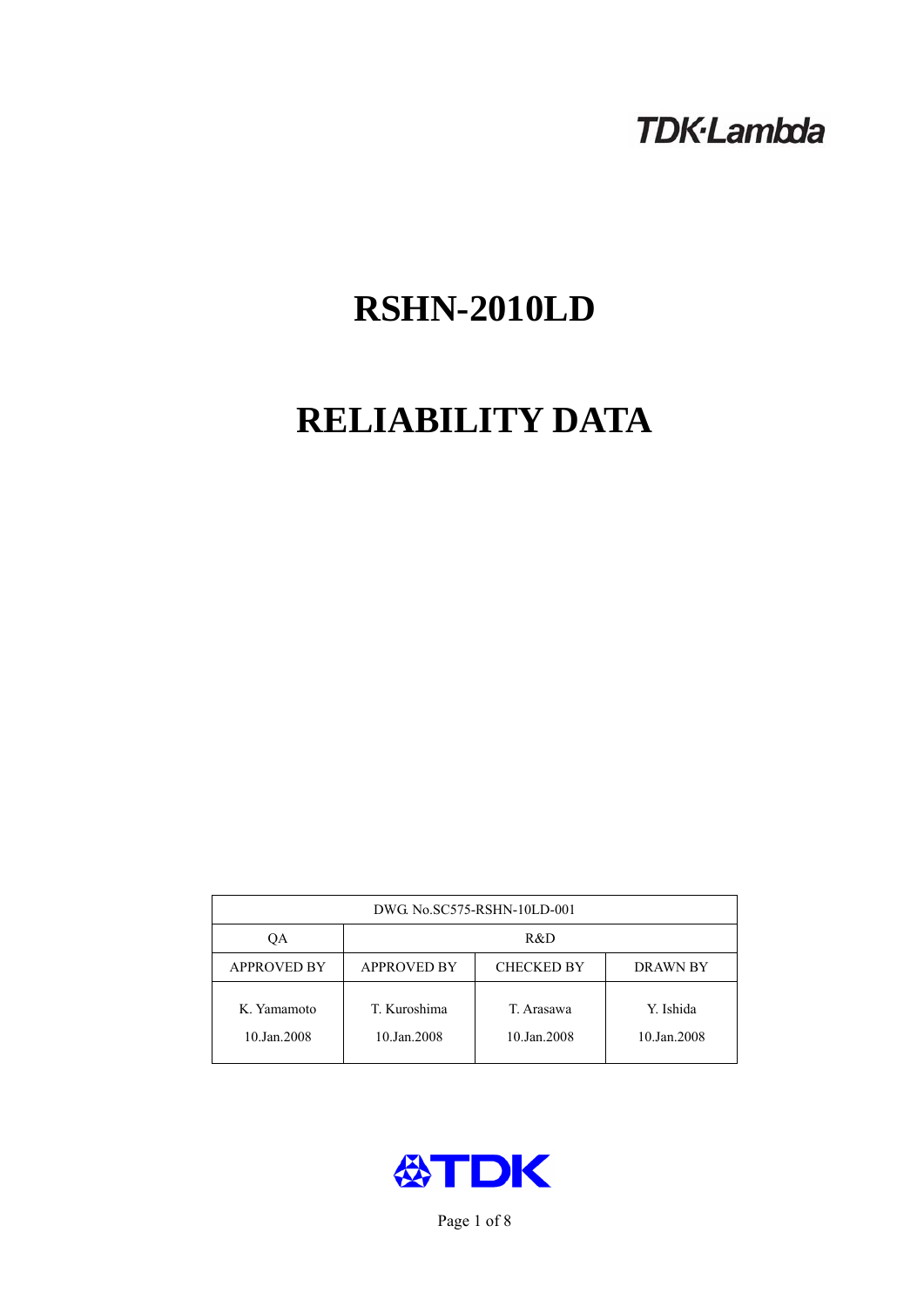### **RSHN-2010LD**

# **I N D E X**

|                                     | Page   |
|-------------------------------------|--------|
| 1. Calculated Values of MTBF        | Page-3 |
| 2. Vibration Test                   | Page-4 |
| 3. Heat Cycle Test                  | Page-5 |
| 4. Humidity Test                    | Page-6 |
| 5. High Temperature Resistance Test | Page-7 |
| 6. Low Temperature Storage Test     | Page-8 |

The following data are typical values. As all units have nearly the same characteristics, the data to be considered as ability values.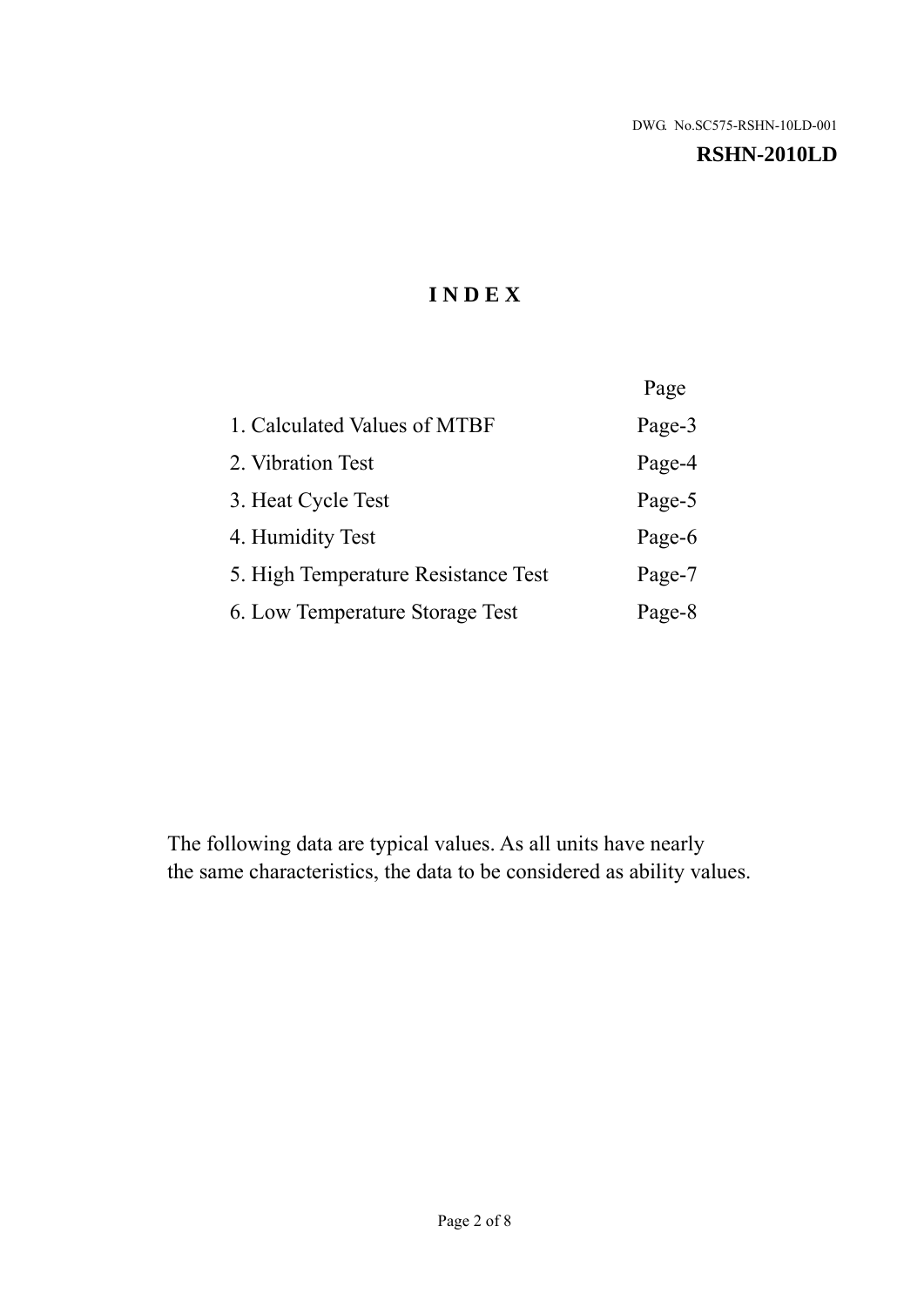#### **RSHN-2010LD**

## 1. Calculated values of MTBF

## MODEL : RSHN-2010LD

## (1) Calculating Method

 Calculated based on parts stress reliability projection of MIL-HDBK-217F NOTICE2.

Individual failure rates  $\lambda$  G is given to each part and MTBF is calculated by the count of each part.

$$
MTBF = \frac{1}{\lambda_{\text{equip}}} = \frac{1}{\sum_{i=1}^{n} N_i (\lambda_G \pi_Q)_i} \times 10^6 \text{ (hours)}
$$

| : Total equipment failure rate (Failure / $10^6$ Hours)                   |
|---------------------------------------------------------------------------|
| : Generic failure rate for the $\hbar$ generic part                       |
| (Failure/ $10^6$ Hours)                                                   |
| : Quantity of <i>i</i> th generic part                                    |
| : Number of different generic part categories                             |
| : Generic quality factor for the <i>i</i> th generic part ( $\pi Q = 1$ ) |
|                                                                           |

## (2) MTBF Values

GF : Ground, Fixed

 $MTBF = 5,410,084$  (Hours)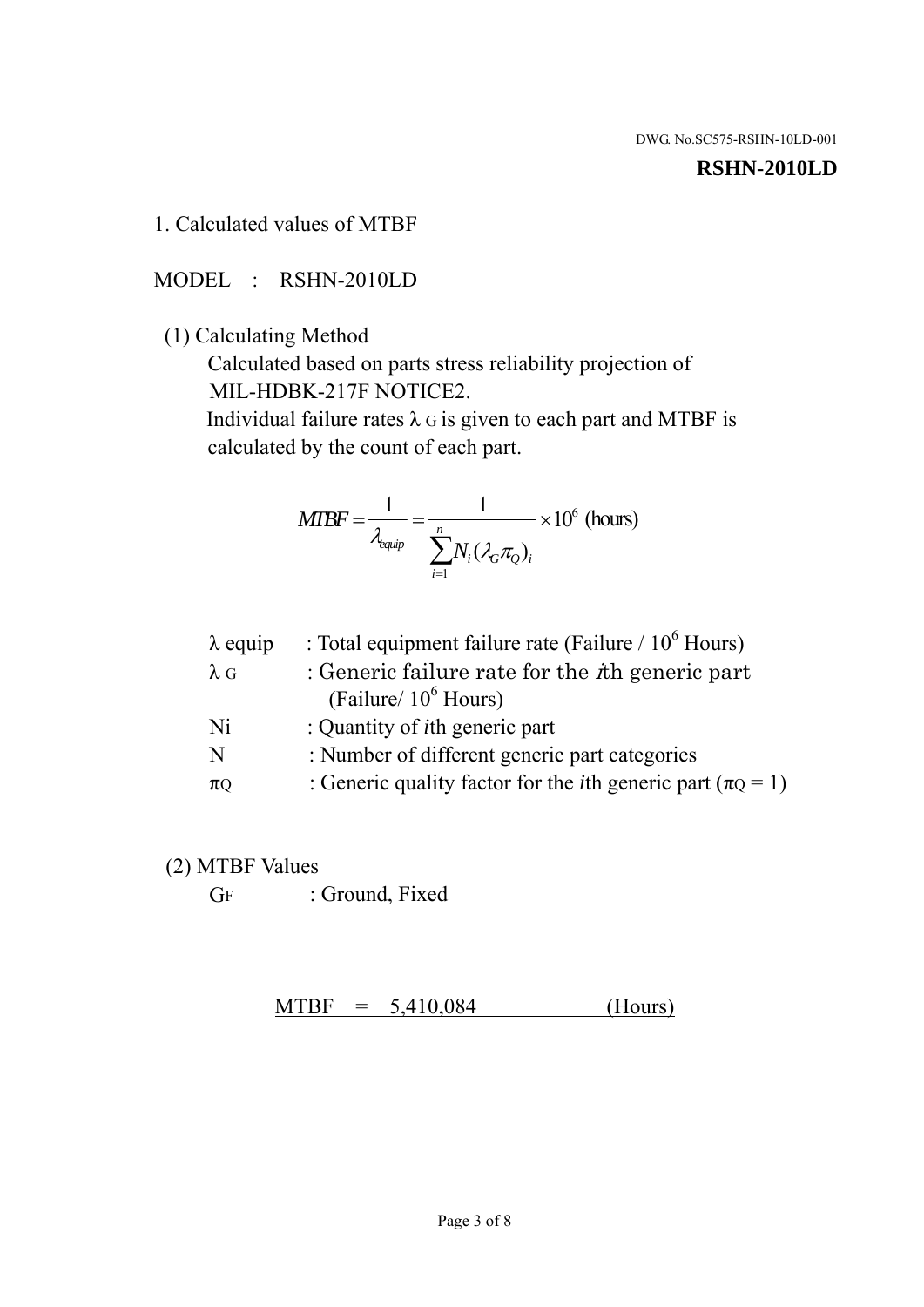### **RSHN-2010LD**

2. Vibration Test

## MODEL : RSHN-2010LD (Representation Product : RSEN-2030D)

- (1) Vibration Test Class Frequency Variable Endurance Test
- (2) Equipment Used Controller VS-1000-6, Vibrator 905-FN ( IMV CORP.)
- (3) The Number of D.U.T. (Device Under Test) 5 units
- (4) Test Condition
	- · Frequency : 10~55Hz
	- $\cdot$  Acceleration : 9.8m/s<sup>2</sup>, Sweep for 1 min.
	- · Dimension and times : X, Y and Z directions for 1 hour each.

# (5) Test Method

Fix the D.U.T. on the fitting-stage

# (6) Test Results

PASS

## Typical Sample Data

| Check item                         | Spec.                           |                   | <b>Before Test</b>  | After Test          |
|------------------------------------|---------------------------------|-------------------|---------------------|---------------------|
| Attenuation (dB)                   | Differential Mode: 25dBmin.     | $0.4$ MHz         | 38.80               | 39.10               |
|                                    |                                 | 30 MHz            | 56.51               | 55.42               |
|                                    | Common Mode: 25dBmin.           | 2 MHz             | 36.23               | 36.01               |
|                                    |                                 | 30 MHz            | 37.14               | 36.63               |
| Leakage Current (mA)               | $1mA$ max. $(250V, 60Hz)$       | Line1             | 0.41                | 0.40                |
|                                    |                                 | Line <sub>2</sub> | 0.41                | 0.40                |
| DC Resistance $(m\Omega)$          | 6m $\Omega$ max.                |                   | 3.62                | 3.60                |
| <b>Test Voltage</b>                | $L-L: 1768Vdc$ 60s.             |                   | OK                  | <b>OK</b>           |
|                                    | $L-E$ : 2500Vac 60s.            |                   |                     |                     |
| Isolation Resistance ( $M\Omega$ ) | $100M \Omega$ min. (500Vdc 60s) |                   | $4.0 \times 10^{6}$ | $4.0 \times 10^{6}$ |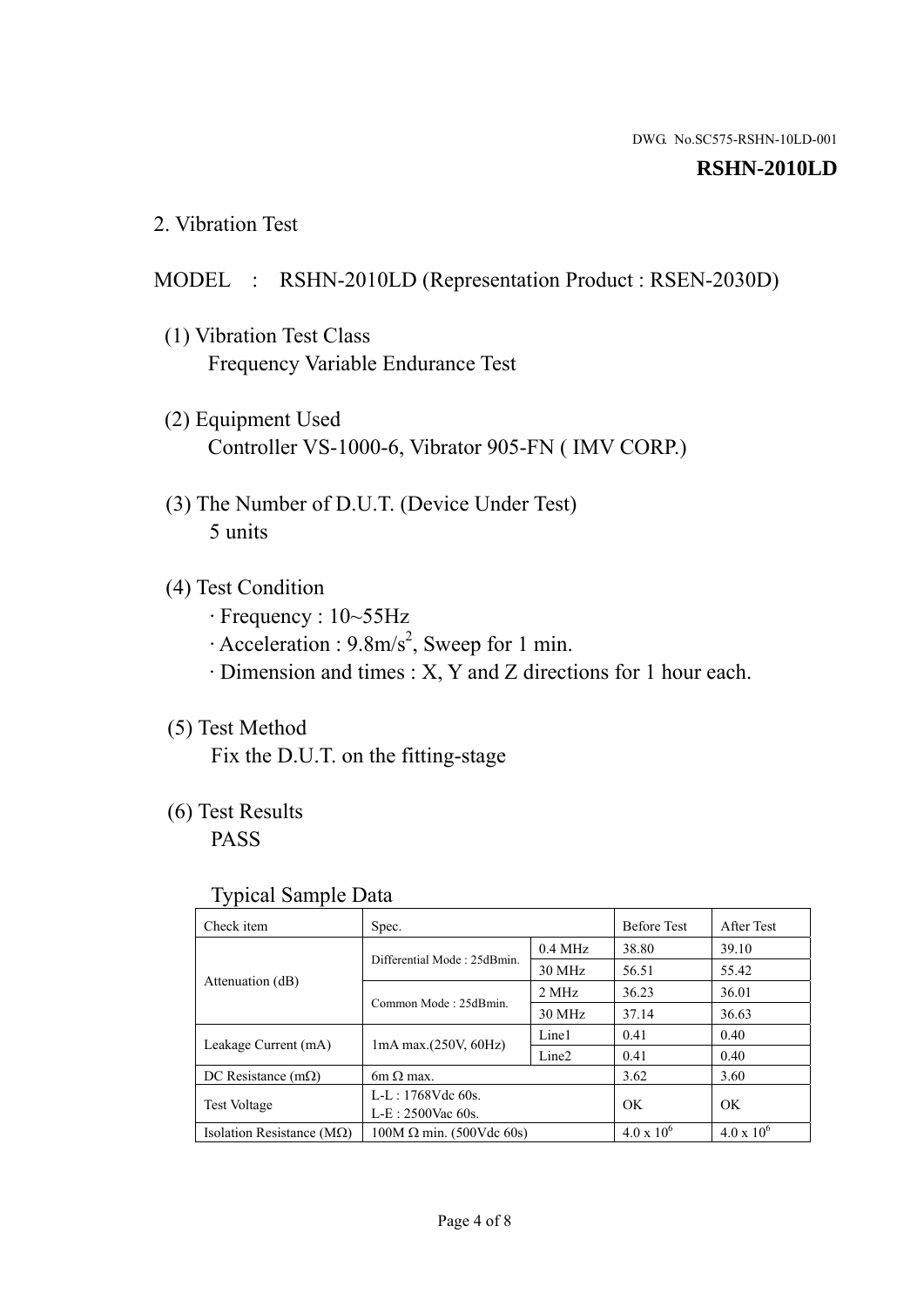1 cycle

30min.

3min.

30min.

3. Heat Cycle Test

## MODEL : RSHN-2010LD (Representation Product : RSEN-2030)

- (1) Equipment Used TEMPERATURE CHAMBER TSA-71H-W (ESPEC CORP.)
- (2) The Number of D.U.T. (Device Under Test) 5 units
- (3) Test Conditions
	- · Ambient Temperature : -25~+85°C · Test Cycles : 100cycles
- (4) Test Method

 Before the test check if there is no abnormal characteristics and put the D.U.T. in the testing chamber. Then test it in the above cycles, After the test is completed leave it for 1 hour at room temperature and check it if there is no abnormal each characteristics.

 $+85$ °C

 $-25^{\circ}$ C

(5) Test Results

PASS

| <b>Typical Sample Data</b> |  |  |
|----------------------------|--|--|
|----------------------------|--|--|

| Check item                         | Spec.                           |                   | <b>Before Test</b> | After Test        |
|------------------------------------|---------------------------------|-------------------|--------------------|-------------------|
|                                    | Differential Mode: 25dBmin.     | $0.4$ MHz         | 40.06              | 40.06             |
|                                    |                                 | 30 MHz            | 55.64              | 57.12             |
| Attenuation (dB)                   | Common Mode: 25dBmin.           | 2 MHz             | 35.40              | 36.74             |
|                                    |                                 | 30 MHz            | 37.70              | 37.36             |
| Leakage Current (mA)               | $1mA$ max. $(250V, 60Hz)$       | Line1             | 0.41               | 0.49              |
|                                    |                                 | Line <sub>2</sub> | 0.42               | 0.48              |
| DC Resistance $(m\Omega)$          | 6m $\Omega$ max.                |                   | 3.48               | 3.22              |
| <b>Test Voltage</b>                | $L-L: 1768Vdc$ 60s.             |                   | OK                 | OK                |
|                                    | $L-E: 2500$ Vac 60s.            |                   |                    |                   |
| Isolation Resistance ( $M\Omega$ ) | $100M \Omega$ min. (500Vdc 60s) |                   | $9.5 \times 10^5$  | $9.4 \times 10^5$ |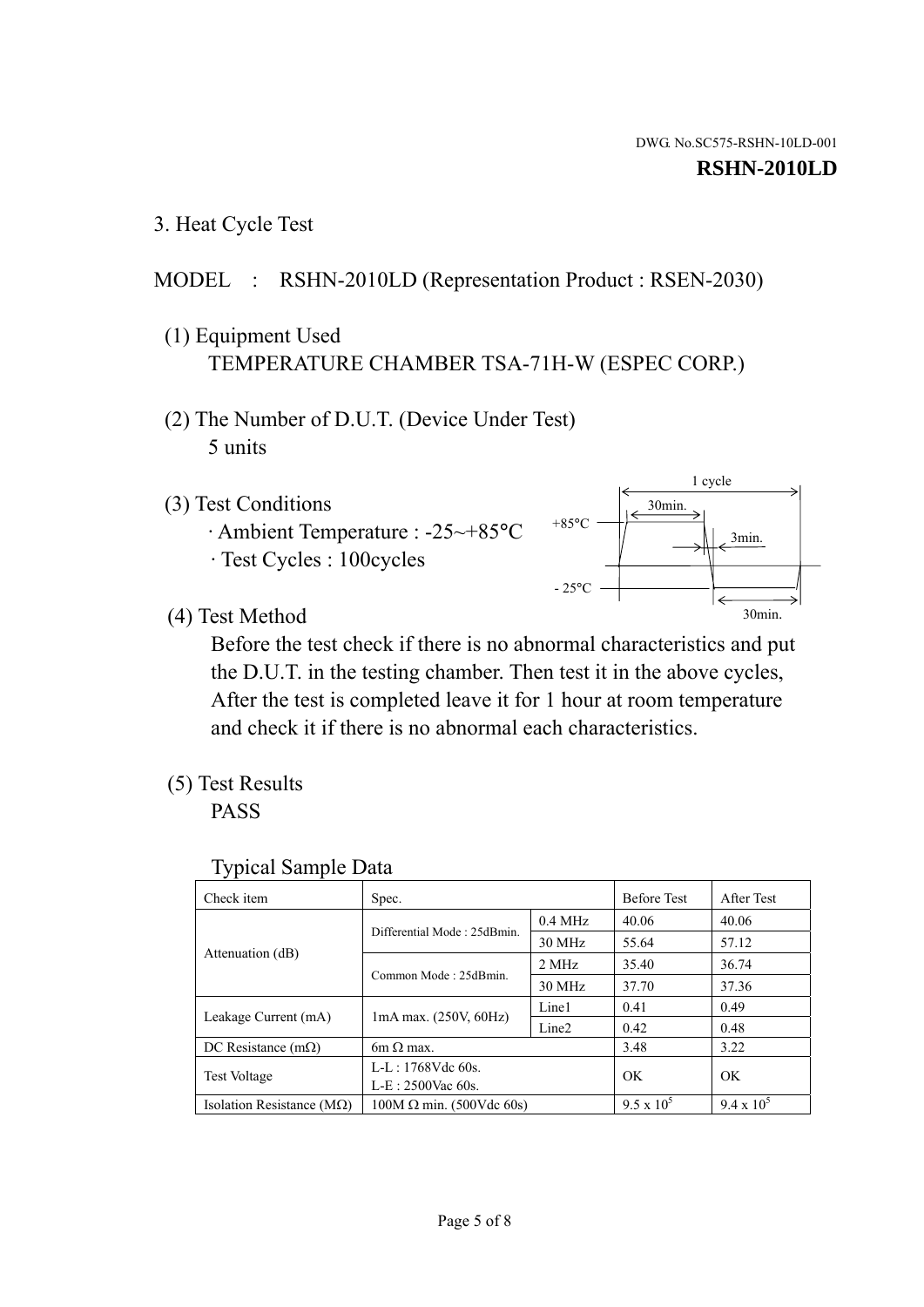4. Humidity Test

## MODEL : RSHN-2010LD (Representation Product : RSEN-2030)

- (1) Equipment Used TEMP. & HUMID. CHAMBER PR-4KT (ESPEC CORP.)
- (2) The Number of D.U.T. (Device Under Test) 5 units

## (3) Test Conditions

- · Ambient Temperature : +40°C
- · Test Time : 500 hours
- · Ambient Humidity : 90~95% RH No Dewdrop

## (4) Test Method

 Before the test check if there is no abnormal characteristics and put the D.U.T. in the testing chamber. Then test it in the above conditions. After the test is completed leave it for 1 hour at room temperature and check it if there is no abnormal each characteristics.

## (5) Test Results

PASS

| . .                                |                                 |                   |                     |                     |
|------------------------------------|---------------------------------|-------------------|---------------------|---------------------|
| Check item                         | Spec.                           |                   | <b>Before Test</b>  | After Test          |
| Attenuation (dB)                   | Differential Mode: 25dBmin.     | $0.4$ MHz         | 40.92               | 39.42               |
|                                    |                                 | 30 MHz            | 57.38               | 55.62               |
|                                    | Common Mode: 25dBmin.           | 2 MHz             | 36.16               | 36.22               |
|                                    |                                 | 30 MHz            | 37.34               | 37.92               |
| Leakage Current (mA)               | $1mA$ max. $(250V, 60Hz)$       | Line1             | 0.42                | 0.41                |
|                                    |                                 | Line <sub>2</sub> | 0.42                | 0.43                |
| DC Resistance (m $\Omega$ )        | $6m \Omega$ max.                |                   | 3.62                | 3.58                |
| <b>Test Voltage</b>                | $L-L: 1768Vdc$ 60s.             |                   | OK                  | OK.                 |
|                                    | $L-E$ : 2500Vac 60s.            |                   |                     |                     |
| Isolation Resistance ( $M\Omega$ ) | $100M \Omega$ min. (500Vdc 60s) |                   | $3.6 \times 10^{6}$ | $4.5 \times 10^{6}$ |

#### Typical Sample Data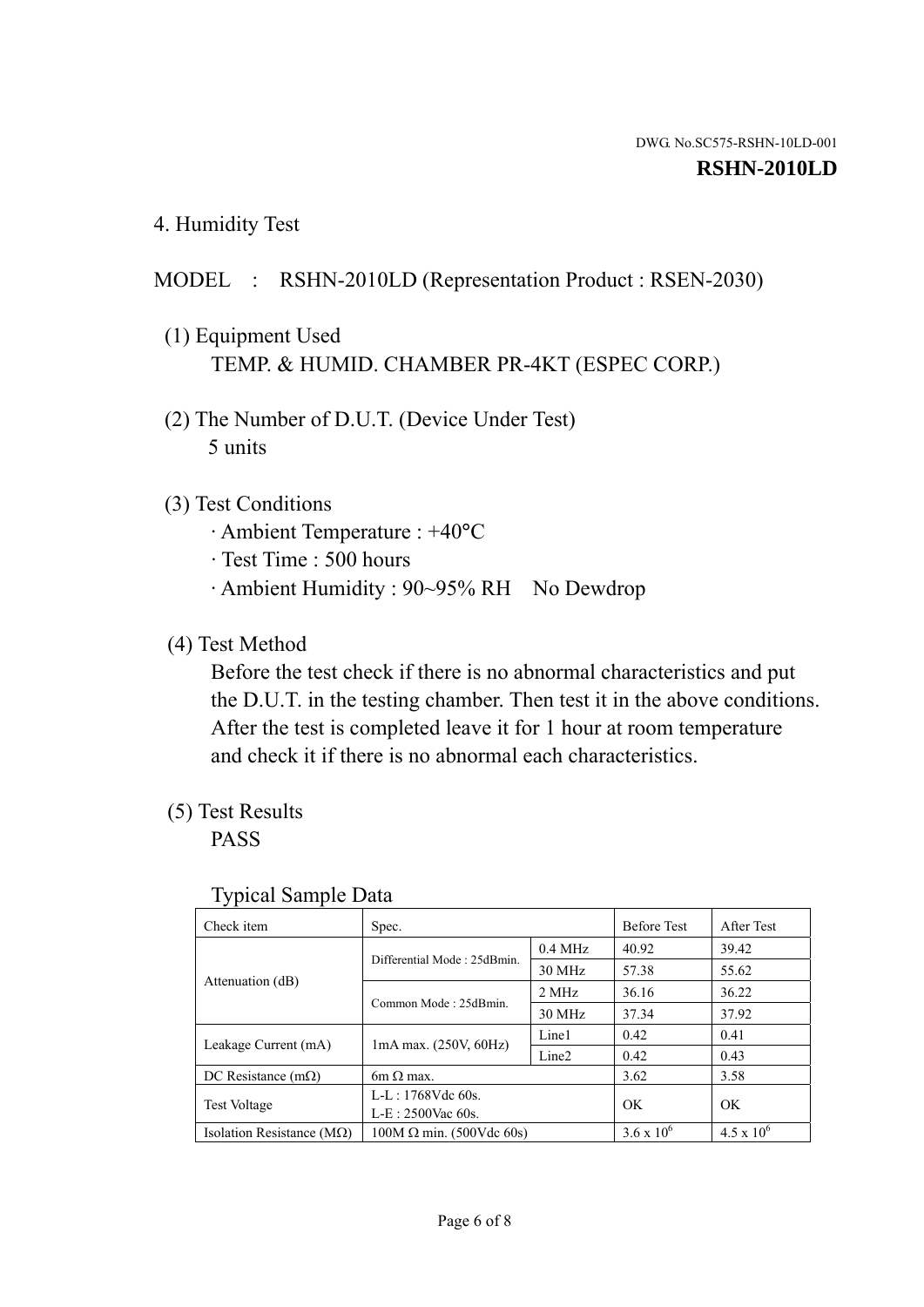5. High Temperature Resistance Test

# MODEL : RSHN-2010LD (Representation Product : RSEN-2060)

- (1) Equipment Used TEMPERATURE CHAMBER PHH-300 ( ESPEC CORP.)
- (2) The Number of D.U.T. (Device Under Test) 5 units
- (3) Test Conditions
	- · Ambient Temperature : +55°C
	- · Test Time : 500 hours
	- · Operating : DC 60A
- (4) Test Method

 Before the test check if there is no abnormal characteristics and put the D.U.T. in the testing chamber. Then test it in the above conditions. After the test is completed leave it for 1 hour at room temperature and check it if there is no abnormal each characteristics.

(5) Test Results

PASS

| J 1                                |                                 |                   |                     |                     |
|------------------------------------|---------------------------------|-------------------|---------------------|---------------------|
| Check item                         | Spec.                           |                   | <b>Before Test</b>  | After Test          |
|                                    | Differential Mode: 25dBmin.     | $0.2$ MHz         | 57.86               | 58.52               |
|                                    |                                 | 30 MHz            | 52.04               | 51.94               |
| Attenuation (dB)                   | Common Mode: 25dBmin.           | 2 MHz             | 35.90               | 36.04               |
|                                    |                                 | 30 MHz            | 26.60               | 27.62               |
| Leakage Current (mA)               | $1mA$ max. $(250V, 60Hz)$       | Line1             | 0.45                | 0.46                |
|                                    |                                 | Line <sub>2</sub> | 0.46                | 0.46                |
| DC Resistance $(m\Omega)$          | $3m \Omega$ max.                |                   | 2.22                | 2.24                |
| <b>Test Voltage</b>                | $L-L: 1768Vdc$ 60s.             |                   | OK                  |                     |
|                                    | $L-E: 2500$ Vac 60s.            |                   |                     | OK                  |
| Isolation Resistance ( $M\Omega$ ) | $100M \Omega$ min. (500Vdc 60s) |                   | $4.1 \times 10^{6}$ | $4.6 \times 10^{6}$ |

## Typical Sample Data